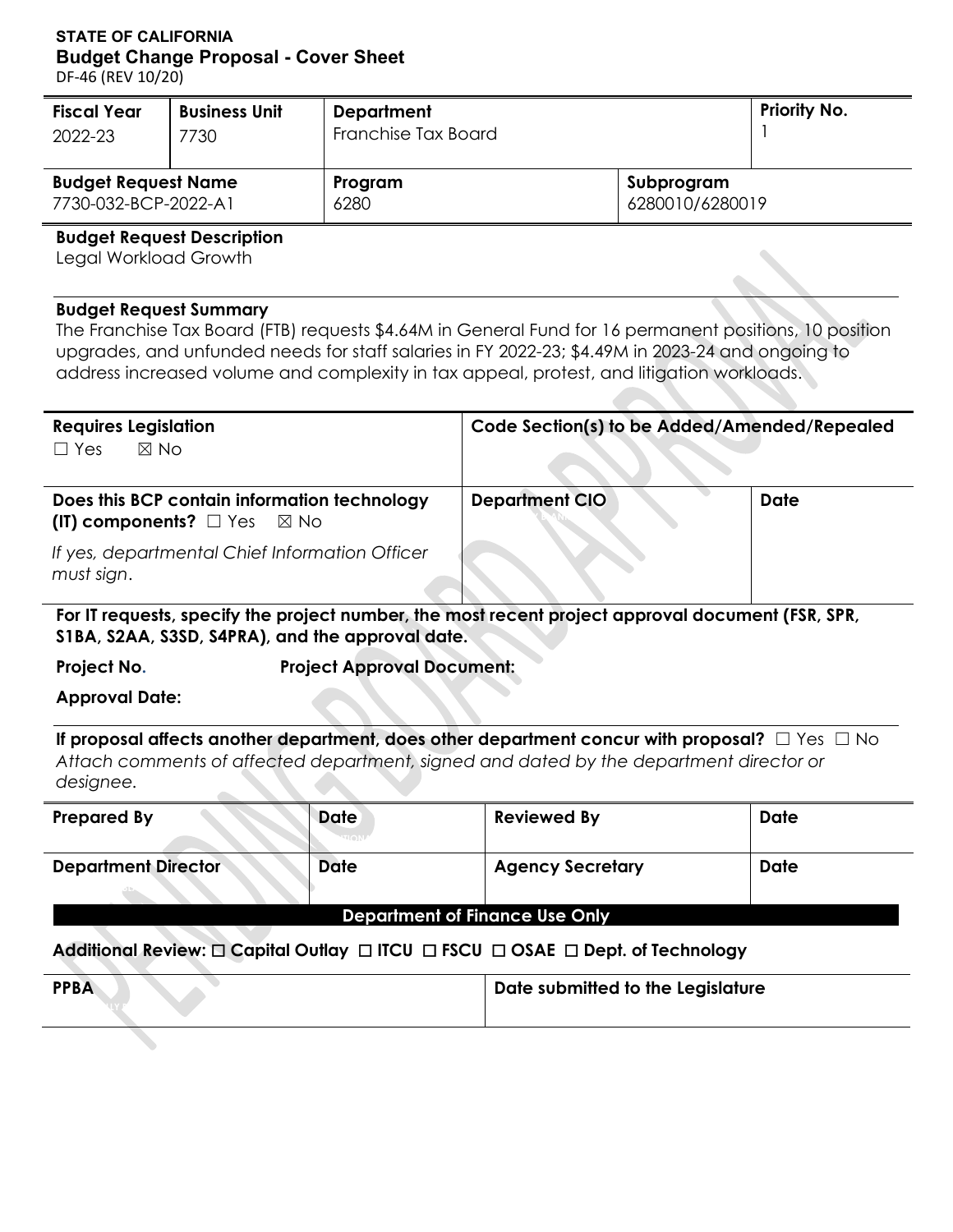### **Analysis of Problem**

### **A. Budget Request Summary**

The Franchise Tax Board (FTB) requests \$4.64M in General Fund for 16 permanent positions, 10 position upgrades, and unfunded needs for staff salaries in FY 2022-23; \$4.49M in 2023-24 and ongoing to address increased volume and complexity in tax appeal, protest, and litigation workloads.

**B. Background/History** (*Provide relevant background/history and provide program resource history. Provide workload metrics, if applicable*.)

FTB's Legal Division is organized into four Subject Matter Bureaus: General Tax and Administration, Technical Resources, Multistate and Business Entity, and Litigation and Settlement. The General Tax Administration and Procedure Bureau is divided into two bureaus: The General Tax Bureau, and Tax Administration and Procedure Bureau, the latter of which handles the largest volume of tax appeals for the department. The Technical Resources Bureau provides legislative and legal ruling advice. The Multistate and Business Entity Bureau is divided into the Multistate Tax Bureau, and Business Entity Tax Bureau, which also handle tax appeals as well as docketed protest case work. The Litigation and Settlement Bureau is divided into the Litigation Bureau, which represents the department in personnel matters, general counsel issues, and assists the Attorney General in tax litigation as well as bankruptcy matters; and the Settlement Bureau, which negotiates settlements of disputed tax matters including those on appeal or under protest.

The Legal Division represents FTB in appeals before the Office of Tax Appeals (OTA) and administers FTB's Docketed Protest program. Taxpayers have statutory rights to file protests of proposed assessments issued by FTB's Audit Division and to file appeals of disputed determinations of taxes to the OTA. The Revenue and Taxation Code provides authority for taxpayers to file administrative appeals from, among other things, protest determinations from deficiency assessments or denial of claims for refund by the FTB (Rev. & Tax Code sections 18533, 19006, 19041, 19042, 19043.5, 19045, 19085, 19104, 19141.6, 19324, 19331, 19343 and 21013). Appeals and protests are mandatory workloads for the Legal Division.

**Increased Workloads**: Since OTA's inception, FTB has received a more than 50% increase in the number of income tax appeals; this increase is expected to continue. In January of 2021, FTB, at OTA's request, adopted a new procedure simplifying the filing of an appeal that has also increased FTB's workloads resulting in insufficient staffing levels to manage the appeals inventory.

**Enhanced Complexity:** There is increasing complexity in matters pending before the OTA and matters in docketed protest. Additionally, novel constitutional arguments and class action lawsuits brought against the FTB in California Superior Court, Federal Court, and other-state courts, have caused additional complexities. As a result, the Legal Division needs higher level attorney positions to preserve taxpayers' rights to a timely appeal and to address developing and complex issues with appropriately experienced staff.

**Insufficient Salary Funding:** FTB's legal division is predominantly composed of staff who have a number of years of state service and are paid at the highest salary level for their classification. Over the last several years, to balance salary costs with the budget, the division has kept vacancies open longer than the three month hiring period to ensure all salaries for existing staff are covered within the existing budget. FTB reviewed the salaries paid to legal staff and compared this to the budgeted funds to cover these salaries. FTB found these positions are funded at first or mid step, but many of the staff in the positions are paid at the top step creating an ongoing unsustainable funding gap.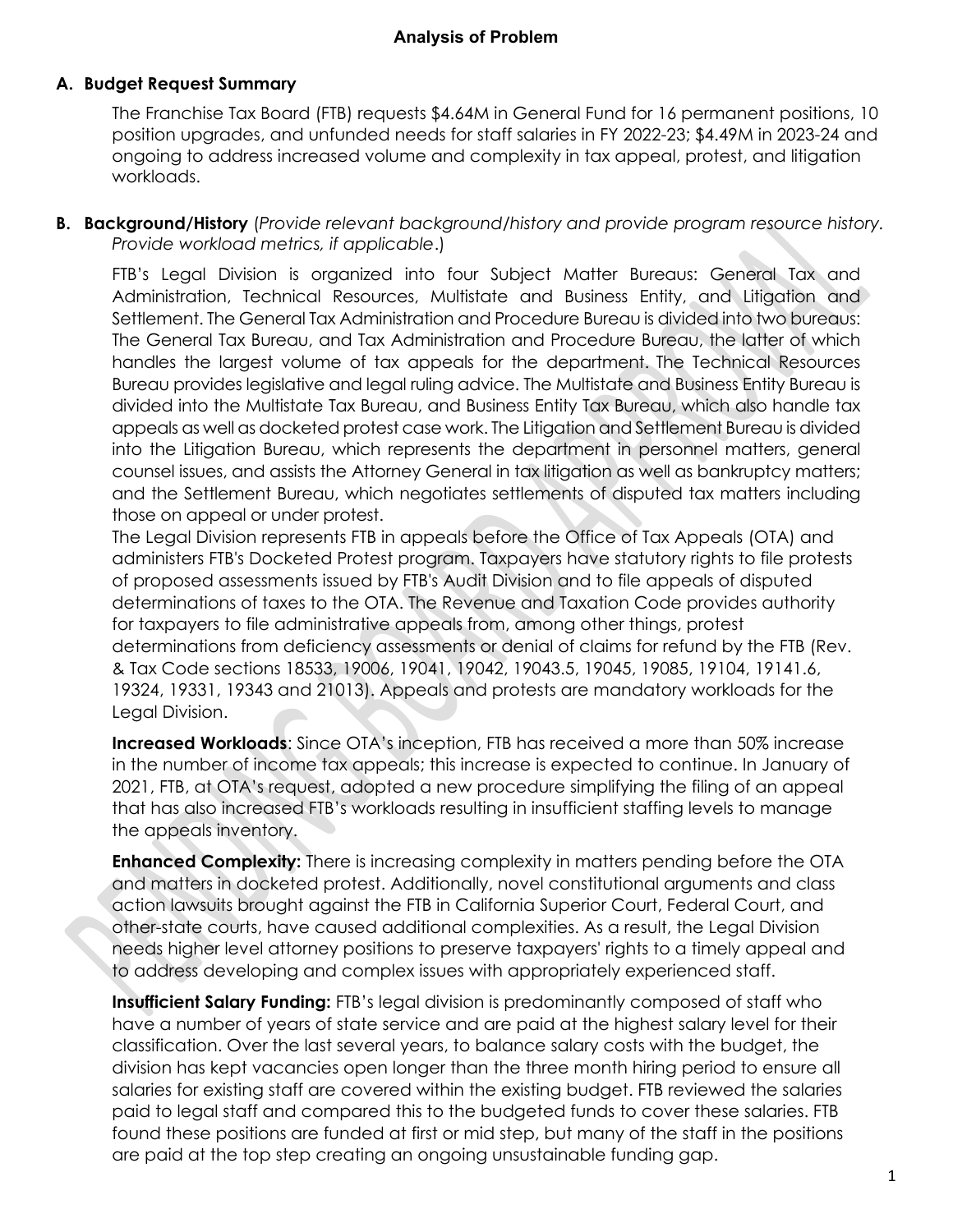| <b>Program Budget</b>       | 2016-17 | 2017-18 | 2018-19 | 2019-20 | 2020-21 |
|-----------------------------|---------|---------|---------|---------|---------|
| Authorized<br>Expenditures  | 21,627  | 23,795  | 25,510  | 27,077  | 27,787  |
| <b>Actual Expenditures</b>  | 22,467  | 23,962  | 26,229  | 27,567  | 25,931  |
| Revenues                    |         |         |         |         |         |
| <b>Authorized Positions</b> | 149.0   | 150.0   | 152.0   | 154.0   | 153.0   |
| <b>Filled Positions</b>     | 141.9   | 141.7   | 139.1   | 142.3   | 144.4   |
| Vacancies                   | 7.1     | 8.3     | 12.9    | 11.7    | 8.6     |

# **Resource History**

# **C. State Level Consideration**

 $\overline{\phantom{a}}$ 

FTB is responsible for administering the income tax program on behalf of the State of California. California's income tax program is a voluntary-based program relying on taxpayers to correctly self-report their income tax. Through these efforts, FTB collects approximately 82 percent of the General Fund revenue, equating to \$170.2 billion; and processes 25.9 million returns annually.<sup>[1](#page-2-0)</sup>

FTB administration of California's income tax laws is facilitated by a committed focus to fulfilling FTB's Strategic Plan. Within the Strategic Plan, FTB's Mission is "to help taxpayers file timely and accurate tax returns, and pay the correct amount to fund services important to Californians". To accomplish this mission, FTB established four Strategic Goals and Strategies, and has proven successful by considering them while maintaining our Foundational Principles and Values. This request supports two of FTB's Strategic Goals and Strategies - Effective Compliance and Operational Excellence.

**Goal 2: Effective Compliance** states the FTB will "Fairly administer the law to ensure taxpayers file and pay the correct amount". The appeal and protest processes play a vital role in ensuring that taxpayers file timely returns and pay the correct amount of tax.

- Strategy 2.2: Improve data, information, and knowledge sharing with the tax community and government partners.
- Strategy 2.3: Improve case selection and timeliness in all compliance programs.

**Goal 4: Operational Excellence** states the FTB will "Optimize our processes, products, services, and resources to better serve our internal and external customers." FTB works with the OTA to process appeals. In order to provide the level of service to both OTA and taxpayers, FTB must ensure it has adequate resources.

Strategy 4.1: Manage budgeted resources at the enterprise level and use performance metrics to meet short-and long-term goals.

<span id="page-2-0"></span><sup>1</sup> Revenue figures based on the 2020-21 Cash Report reported in the Department of Finance's July 2021 Finance Bulletin. Due to the filing extension of April 15, 2020 to July 2020, the total revenue collected was higher than previous years.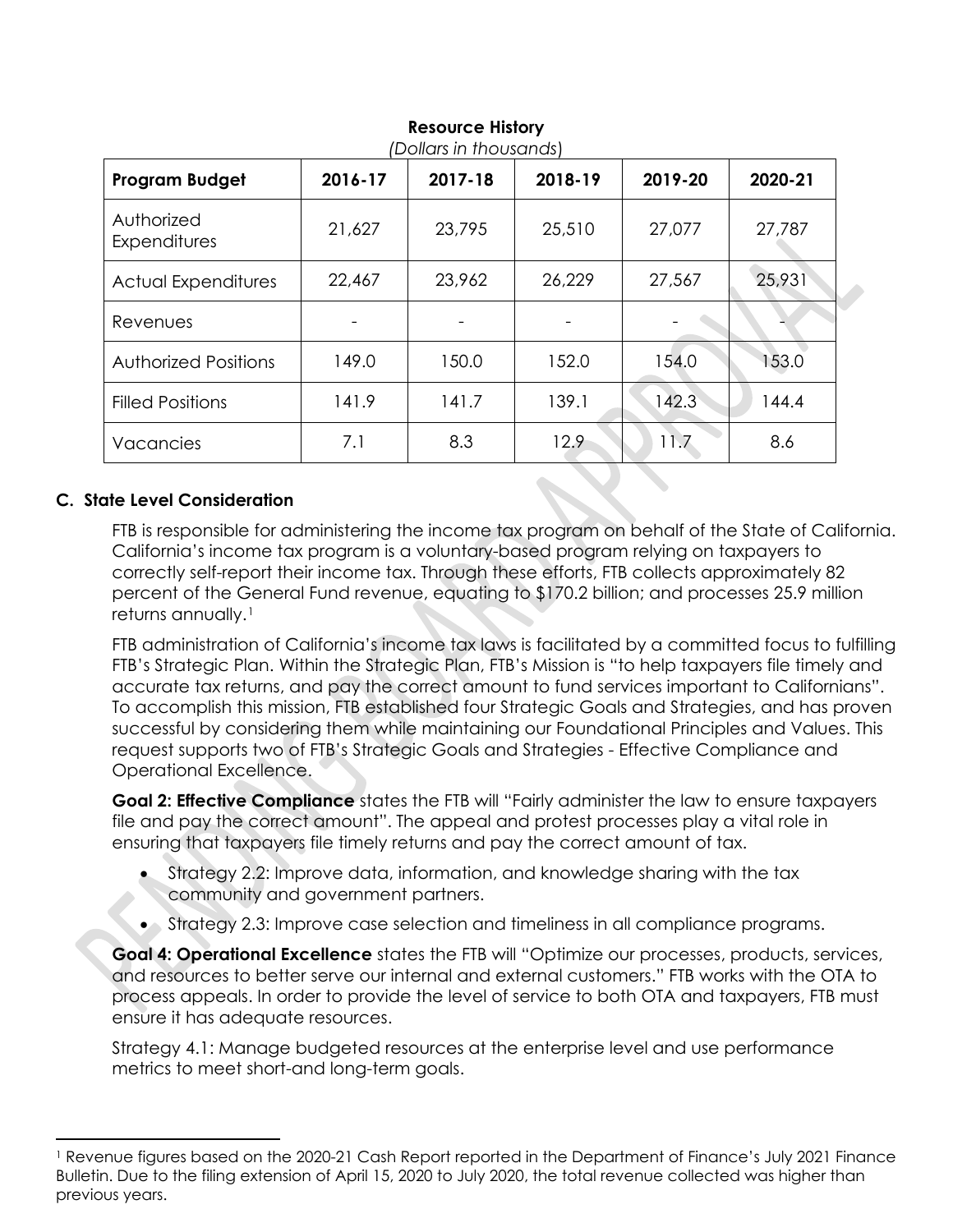## **D. Justification**

FTB is requesting resources to be able to address the workload increases due to the change in processes and complexity of cases received. If FTB is unable to provide adequate staffing to handle this increasing workload, the fair and timely consideration of income tax appeals will suffer, jeopardizing taxpayers' rights to a timely resolution. These delays will frustrate the Legislature's intent in establishing the OTA (Chap. 16, sec. 2, Laws 2017 [AB 102]) and will result in the failure to meet case deadlines, creating a revenue impact to the General Fund. Failure to address novel arguments on constitutional law and class action status will result in devastating adverse court decisions invalidating California tax laws. Finally, the additional funding requested to cover existing salary levels will allow the division to hire staff quickly and cover position upgrade costs allowing for the appropriate classification levels to address existing and emerging complex issues and support suitable levels of service to FTB staff and external partners.

#### **Increased Workloads**

The OTA appeal workload and the docketed protest workloads are mandatory workloads. Taxpayers are entitled to protest the results of an audit and to a timely appeal before the OTA.

Effective January 1, 2021 FTB includes Form 1037 *Request for Appeal Before the Office of Tax Appeals* with every FTB notice provided to a taxpayer with appeal rights. At the request of OTA, the form was developed to ease the statutory right to the appeal process for taxpayers. Since March 2021, and as a result of the new form, the OTA has reported more than a 40% increase in the number of appeal requests received. OTA estimates valid appeals will continue to increase significantly due to the recent publication and FTB anticipates up to a 40% increase in valid appeals during Fiscal Year 2021-22 in correlation to OTA's increase.

The Tax Administration and Procedure Bureau works approximately 85% of appeals received from OTA, including the recent increased volume of appeals. In the past, staff were able to absorb the initial increase in workloads observed when OTA was established by filing requests for deferral and assigning appeals to staff in other bureaus who primarily focus on docketed protests; however, these are no longer sustainable options to continue. The new form creates a need for additional staff in order to process appeal cases in a timely manner.

The increased appeals workload is coming in at all complexity levels. The lowest complexity subject matter areas are worked by the bureau's Legal Analysts. In addition to working their own low complexity issue appeals, the Legal Analysts in the Dispute Management Section provide support to approximately 50% of the appeals worked by the Tax Counsels. The support offered by the Legal Analysts include ordering and interpreting federal tax information from the Internal Revenue Service for use in appeals, providing lower complexity audit computations for liability adjustments made during appeal, and generating pro forma returns to demonstrate tax computations to taxpayers on appeal.

The remaining appeals worked by the bureau encompass low, medium, and high complexity appeals which are worked by Tax Counsels, Tax Counsel IIIs, and Tax Counsel IVs, respectively.

# **Tax Administration and Procedure Bureau**

*Assistant Chief Counsel – One permanent position Tax Counsel IV – Two permanent position Tax Counsel III – Three permanent positions, Tax Counsel – Three permanent positions Legal Analyst – One permanent position*

#### **General Tax Bureau**

*Tax Counsel III – Two permanent position*

The additional Tax Counsel, Tax Counsel III, Tax Counsel IV, and Legal Analyst positions are necessary work and resolve the increase in appeals from OTA.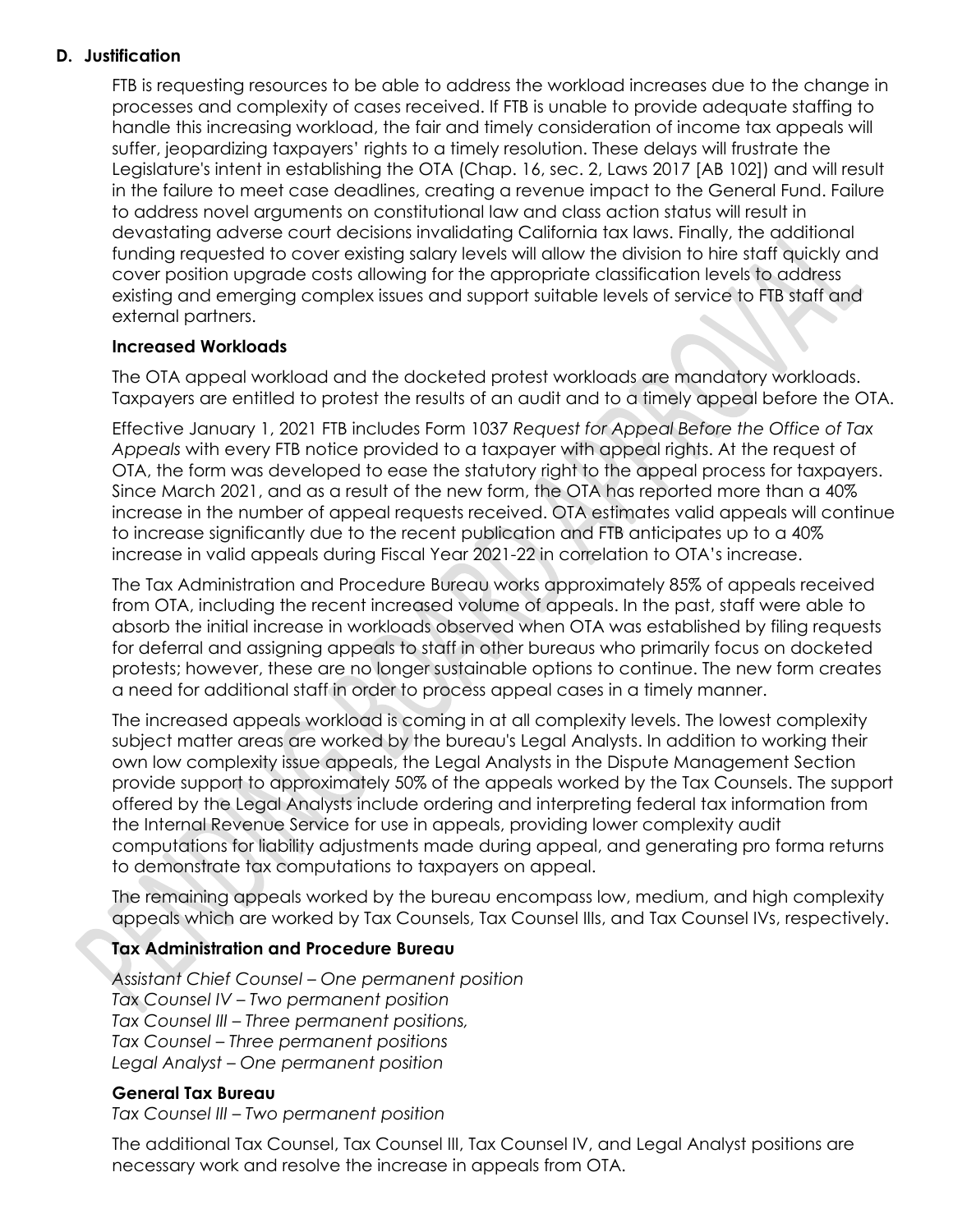Under the existing General Tax Administration and Procedure Bureau, FTB will create a new bureau requiring an additional Assistant Chief Counsel. The current Assistant Chief Counsel of the Tax Administration and Procedure Bureau supervises 29 direct reports; adding eight new attorneys further exacerbates an already existing span of control issue. The new positions must be assigned to this bureau as the increase in appeals falls under the bureau's subject matters and specialized knowledge. Authorizing this position ensures the Assistant Chief Counsel will train and develop employees as well as assess the effectiveness of employees which is expected of every supervisor. The addition of an Assistant Chief Counsel will reduce the span of control and allow the managers to effectively lead, coach, and support their staff.

#### **Technical Resources Bureau**

*Legal Secretary – Two permanent positions Staff Services Analyst – Two permanent positions*

The two legal secretaries will provide administrative support in processing additional appeal workload and preparing final documents. The positions will proofread, edit, and prepare exhibit documents for briefs. The historical increase in the appeal workload from OTA's inception created the need for additional secretaries so appeals are correctly prepared and filed promptly.

The two staff services analysts will complete the new appeal intake process from the OTA. The positions will review and assign appeals to the appropriate bureaus in the Legal Division, process and respond to correspondence, and assist with finalizing completed appeals.

If the requested position authority and funding are denied, and alternatives are not provided, the Legal Division's ability to timely meet its obligations will be adversely affected to the detriment of the State and taxpayers. The result would likely be noticed in the timing of payments of tax rightly owed to the state and loss of cases.

#### **Enhanced Complexity**

As noted below, FTB has seen an increase in complex issues for research and resolution both for cases pending before the OTA and for technical issues needing guidance.

OTA has established many complex procedural changes to the appeals process since its inception. This has increased the average appeal time by 35 hours for each case. New complexities include a 30% reduction in the amount of time FTB has to file its opening brief, new evidentiary requirements, and additional prehearing conferences and briefings.

FTB now has sixty days to complete the following: create case file; perform initial analysis and review of case issues; and write and file an opening brief. The sixty day period for completing these tasks is a reduction from the ninety days allowed under the BOE's appeal process. Additional communication with the taxpayer to receive a copy of the jurisdictional document, constrains time allotted for brief preparation, and may result in FTB requesting extensions from OTA and unintentionally delaying the timely resolution of taxpayer disputes.

OTA processes utilize the rules of evidence to assign weight to the evidence provided by the parties. This rule has greatly increased the complexity of resolving appeal cases and requires that attorneys with advanced litigation and rules of evidence knowledge are available for completion or consultation.

When the Administrative Law Judges determine the case is fully developed, it moves either to the hearing process, if requested, or the decision process. The lead Administrative Law Judge orders the parties to submit a prehearing conference statement to summarize their understanding of the issues in the case, the evidence submitted, and the duration of their presentations at the oral hearing. The prehearing conference statement and the prehearing conference were not part of BOE's appeal process, therefore these new requirements add more complex and protracted workloads for FTB's attorney staff and increases the amount of work FTB secretaries must do in editing, formatting, and filing the materials with OTA.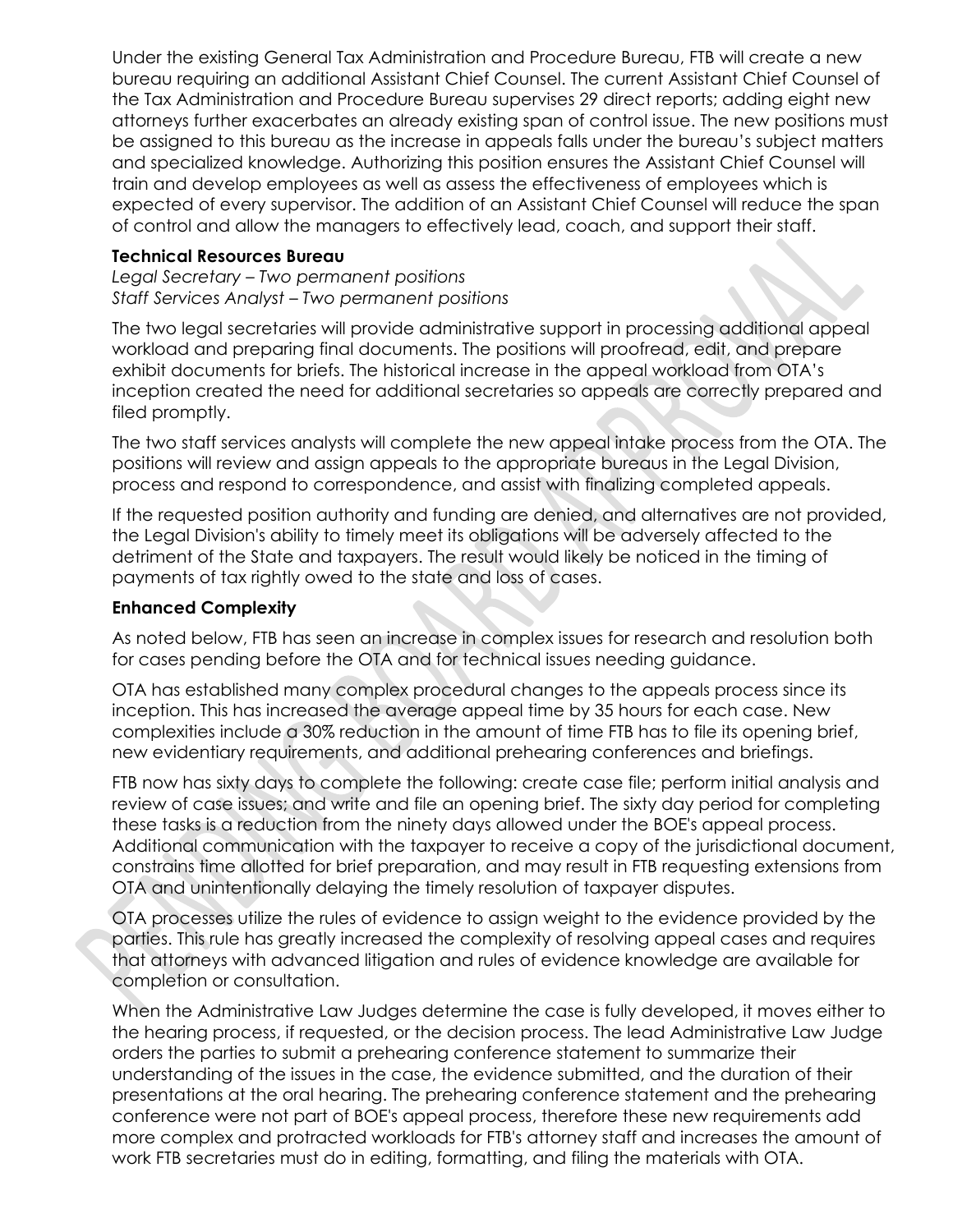Additionally, OTA has adopted procedures for making cases precedential. In this process, any party can write a memo to request a decision be made precedential or request a decision identified as "pending precedential" by OTA not be made precedential. Designating OTA opinions as precedential is noteworthy as it creates binding authority for FTB as well as OTA. Each case requires an analysis as to the value of publishing the decision as precedential and/or working with opposing counsel who wishes to pursue or not pursue a precedential decision. This process has created new work for FTB's attorneys, the support staff and secretaries that did not exist previously.

Finally, in nonfiler cases pending before OTA, OTA has adopted the procedure allowing taxpayers to present evidence of income and expenses without submitting a tax return during an appeal. FTB continues to take the position that a taxpayer must file a return or show that a return is not required in a filing enforcement case in order to show error in FTB's assessment. OTA's shift creates an additional level of complexity as FTB must audit income and expense information as to accuracy and completeness without a return during an appeal since an audit is not possible during a pending appeal.

FTB would note the following technical issues showing increased complexity:

### **Multistate Tax Bureau**

*Tax Counsel IV – One upgraded position Tax Counsel III – One upgraded position*

The upgraded Tax Counsel III and IV positions will address an increasingly complex allocation and apportionment workload, regulatory and ruling work, and an increasingly complex multistate controversy facing the FTB at the protest, appeal, and litigation level. The primary responsibilities include conducting docketed protest hearings, and drafting appellate briefs in the most complex controversies which includes challenges to California's single sales sourcing regime, market-based sourcing rules, and alternative apportionment methodologies.

# **Business Entity Tax Bureau**

#### *Tax Council IV – One upgraded position*

The upgraded Tax Counsel IV position will address an increasingly complex income tax workload involving Limited Liability Companies, California incorporation of Sub-Chapter C, S, and K of the Internal Revenue Code, and evolving issues relating to abusive tax avoidance transaction and improper Tax Shelters at the protest, appeal, and litigation level. The primary responsibilities include drafting appellate briefs in the most complex controversies involving partnerships, S-Corporations, and other pass-through-entity tax entities.

# **Litigation Bureau**

### *Tax Counsel IV – One upgraded position*

The upgraded Tax Counsel IV position will address an increasingly complex litigation workload and landscape facing the FTB. The primary responsibilities include responding to constitutional challenges to the validity of Proposition 39, constitutional challenges to California's taxation of Trusts, and California's taxation of Regulated Investment Companies. FTB continues to be at the forefront of new legal challenges including: at least three novel class action law suits; challenges to the Single Sales Factor apportionment methodology; and proper sourcing rules of California source income taxable to non-residents. Additionally, we have seen increased complexity in administrative items such as procurement, diversity, remote work, and new HR standards.

# **Technical Resources Bureau**

#### *Tax Counsel IV – One upgraded position*

The Tax Counsel IV upgraded position will complete the most complex legislative proposals and work with external agencies on inquiries related to legislation of which there is an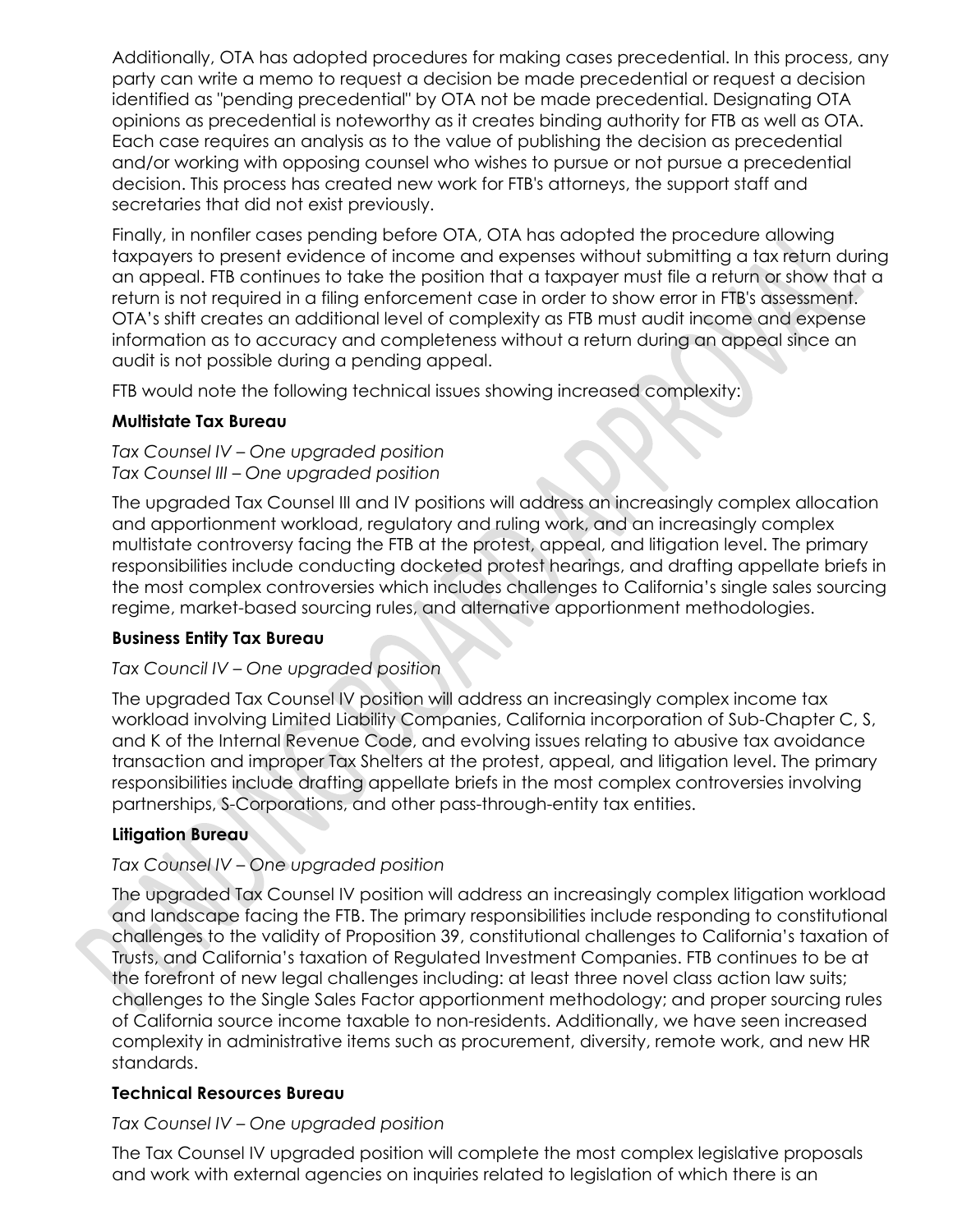increasing volume of proposals. In addition, the Tax Counsel IV will draft the most complex regulatory projects undertaken by the FTB as well as coordinate joint regulatory projects with external agencies.

# **General Tax Bureau**

*Tax Counsel IV – One upgraded position Tax Counsel III – One upgraded position*

The upgraded Tax Counsel IV and Tax Counsel III positions will address an increasingly complex credits workload. In addition, the positions will concentrate on an increasingly complex landscape on issues such as the Internal Revenue Code (IRC) 1031 like-kind exchanges as well as other technical areas subject to recent (or future) changes in law at either the federal or state levels. FTB foresees both added complexity and additional protests and appeals related to these workloads.

### **Tax Administration and Procedure Bureau**

*Tax Counsel IV – One upgraded position Tax Counsel III – Two upgraded positions*

The upgraded Tax Counsel IV position will address the increased complexity of nonresident, real estate, and backup withholding workloads. The domestic pass-through entity withholding regulation project creates additional complexities in withholding for domestic pass-through entities and will require work at a higher level for attorneys who work on withholding issues. Additionally, FTB is noting increased complexity in the interest abatement and "doing business" fields.

# **Insufficient Salary Funding**

**Salary Levels for Senior Classifications**: FTB has a substantial amount of Tax Counsel IV, Attorney V, and Assistant Chief Counsel staff in the maximum salary range. Generally, these positions are funded at the first or mid salary step causing a significant gap in budgeted salaries versus salaries actually paid. FTB does not see this trend changing.

During a study, FTB looked at the basic funding structure for the legal staff. While FTB is not immune to staff seeking new opportunities at their own choice or when they are heavily recruited by California tax firms, for those that choose to pursue careers with FTB and give back to FTB and the State, they tend to reach the last step of their salary range. All attorney positions received prior to 2001-02 (71 percent of existing positions) are funded at the first step of the salary range. The remaining 29 percent of existing positions are funded at the mid-level step of the salary range and consist primarily of Tax Counsel IV positions.

FTB conducted a study from 2016-17 forward and found a substantial amount of senior staff are funded at the maximum salary step.

| Percentage<br>at Max<br>Range | Tax<br>Counsel | Tax<br><b>Counsel III</b> | Tax<br><b>Counsel IV</b> | <b>Attorney V</b> | <b>Assistant</b><br><b>Chief</b><br>Counsel |
|-------------------------------|----------------|---------------------------|--------------------------|-------------------|---------------------------------------------|
| 2020-21                       | 12%            | 29%                       | 75%                      | 100%              | 83%                                         |
| 2019-20                       | 5%             | 26%                       | 69%                      | 59%               | 62%                                         |
| 2018-19                       | 5%             | 25%                       | 75%                      | 88%               | 63%                                         |
| 2017-18                       | 5%             | 41%                       | 75%                      | 97%               | 100%                                        |
| 2016-17                       | 22%            | 35%                       | 72%                      | 100%              | 78%                                         |

*Legal Division*

As noted, most of these positions are funded at the first step leaving FTB to absorb a large unfunded portion of actual salaries paid to staff. FTB is no longer able to absorb these costs without additional funding. In recent years, FTB has funded these costs by increasing the vacancy rate or time to fill positions. With increasing workloads, and complexities occurring as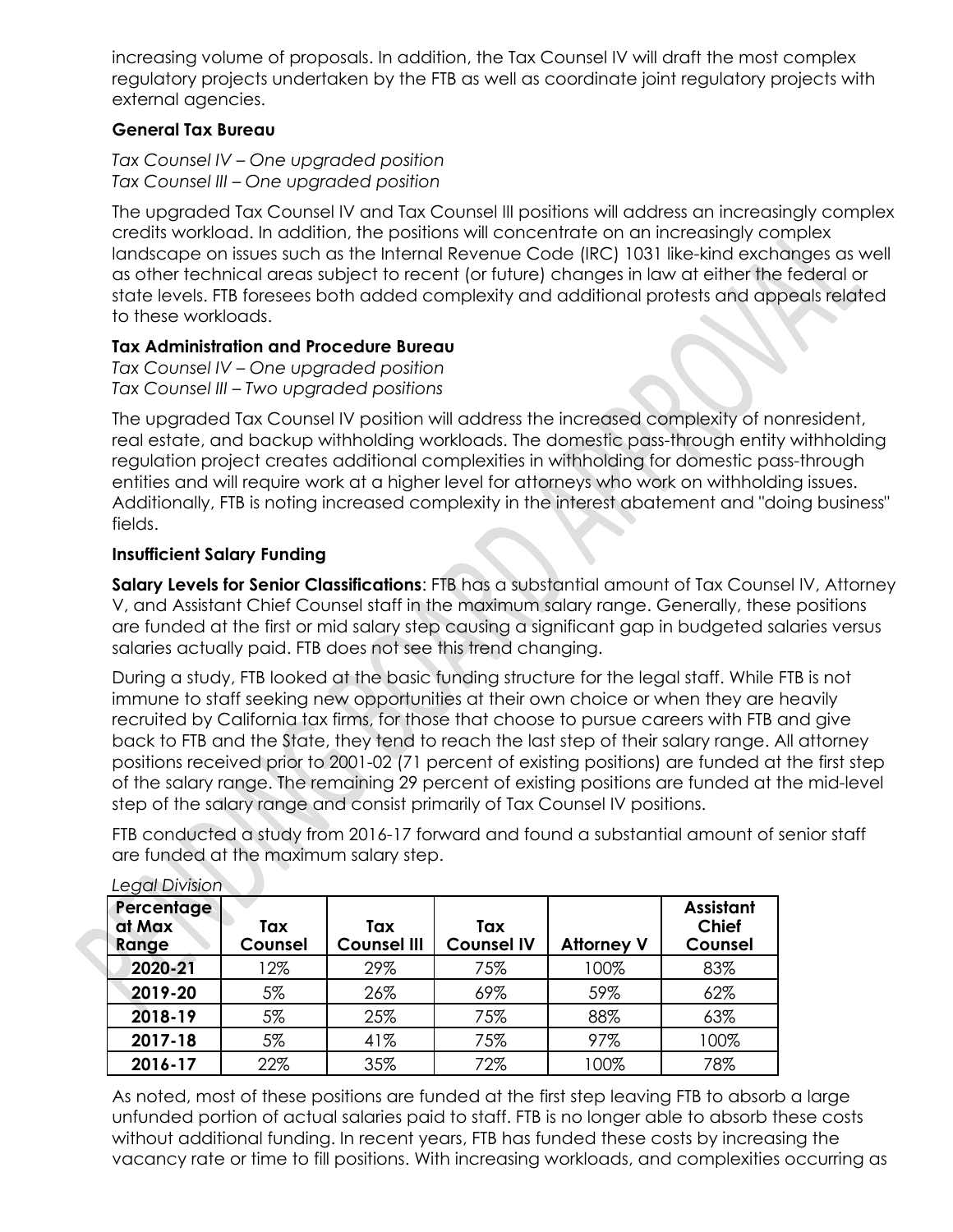well which leads to longer resolution time for cases, FTB can no longer afford to leave positions vacant to fund these unfunded salaries.

To eliminate this funding gap and ensure timely hiring, FTB is asking for \$1.2 million dollars in increased funding.

**E. Outcomes and Accountability** (*Provide summary of expected outcomes associated with Budget Request and provide the projected workload metrics that reflect how this proposal improves the metrics outlines in the Background/History Section*.)

Approval of this proposal will ensure timely resolution of taxpayer disputes at docketed protest and at appeal, as envisioned by the Legislature when it created the OTA. It will allow staff to dedicate the required attention and legal skills necessary to address the complicated workload handled by FTB's Legal Division and will aid the Department in collecting the correct amount of tax necessary to fund services vital to California.

The management of resources and fiscal oversight received from this proposal will be the responsibility of the Legal Division's Chief Counsel.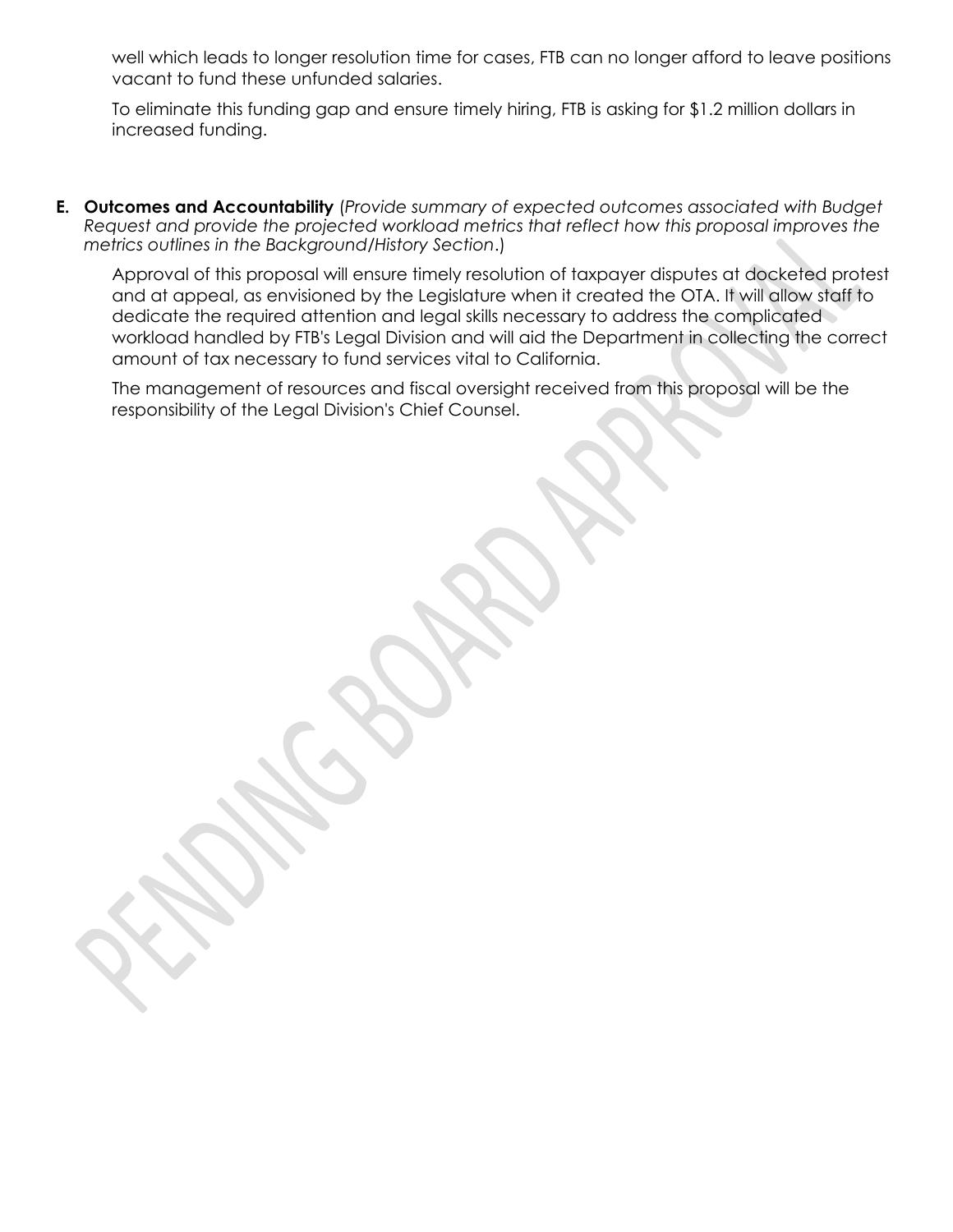# **F. Analysis of All Feasible Alternatives**

**Alternative 1:** Approve the FTB request of \$4.64M in General Fund for 16 permanent positions, 10 position upgrades, and unfunded needs for staff salaries in FY 2022-23; \$4.49M in 2023-24 and ongoing to address increased volume and complexity in tax appeal and protest workload.

*Pros:* 

- Address appeals in a timely manner;
- Decrease interest costs for taxpayers;
- Prevent missed briefing deadlines and increased extension requests;
- Ensure attorneys obtain necessary support staff to conduct business;
- Direct resources to high-priority workloads such as petitions for rehearing, precedential consideration requests, and closing protests;
- Defend FTB's position in appeals and protests to produce the best outcomes for the state and protect the state's revenue in such appeals;
- Distribute work across additional staff at the appropriate classification.

*Cons:*

• Increases FTB's expenditure and allocation from the General Fund.

**Alternative 2:** Approve \$4.64M in General Fund, 5 permanent support staff positions, 10 threeyear limited-term Tax Counsel series positions, 1 three-year limited-term Assistant Chief Counsel position, and funding for 10 permanent position upgrades and unfunded salary costs in FY 2022-23; \$4.49M in 2023-24 and 2024-25, and \$2.07M in 2025-26 and ongoing to address increased volume and complexity in tax appeal and protest workload.

*Pros:* 

- Temporarily address the current increased inflow of appeals without committing permanent resources;
- Ensure attorneys obtain necessary support staff to conduct business;
- Temporarily address all appeals in a timely manner;
- Temporarily prevents missed briefing deadlines and increased extension requests;
- Temporarily direct resources to high-priority workloads such as petitions for rehearing, precedential consideration requests, and closing protests;
- Temporarily ensure workloads are assigned to the appropriate classification.

*Cons:*

- Increases FTB's expenditure and allocation from the General Fund;
- Requires additional evaluation of appeals levels and a subsequent request for permanent positions in three fiscal years. FTB does not expect volumes to decrease and a future BCP is expected.

# **Alternative 3:** Do not approve.

*Pros:* 

• No increase of FTB's expenditure and allocation from the General Fund.

*Cons:*

• Increased extension requests and missed deadlines leading to lost revenue;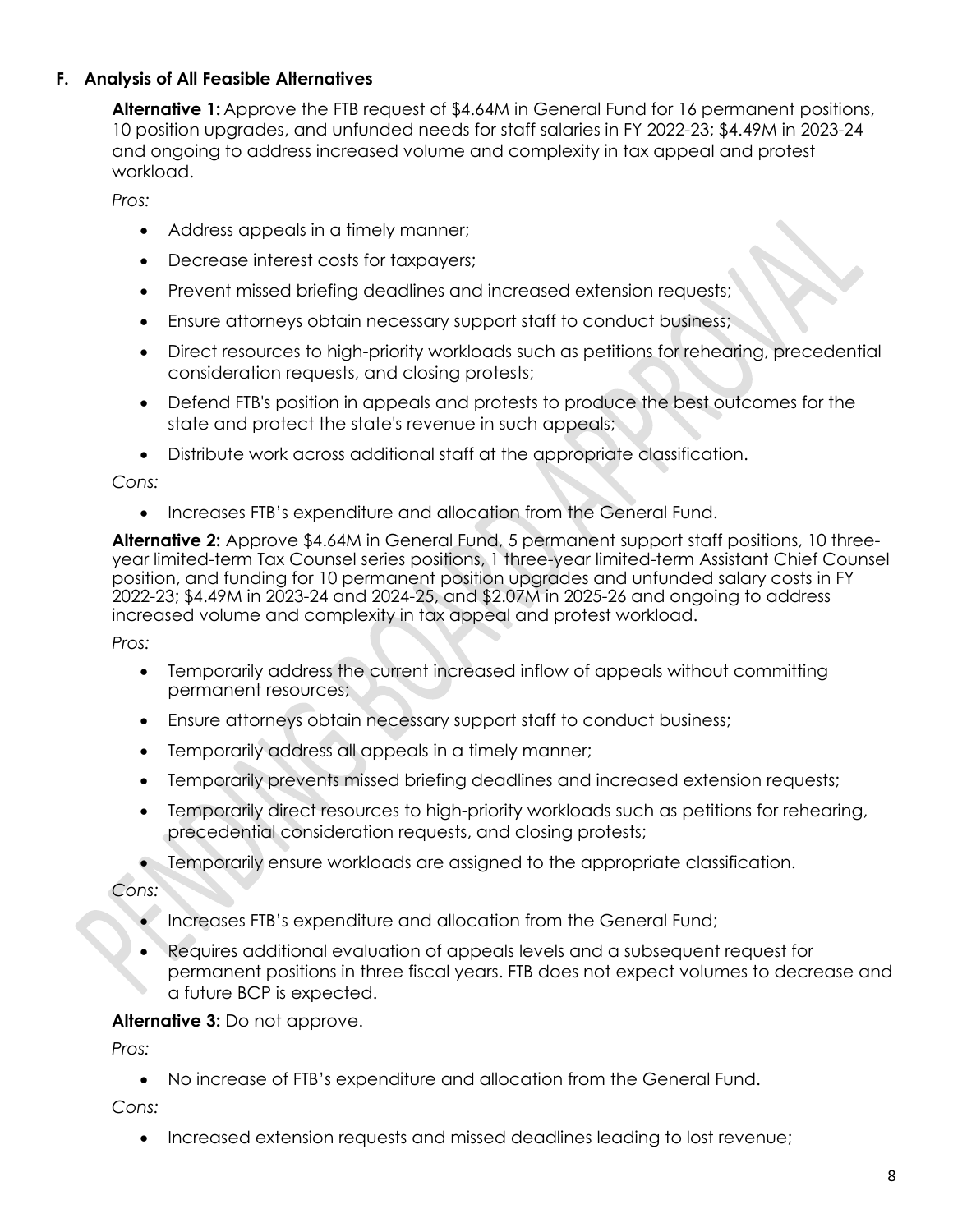- Hinders the legislative intent for the creation of OTA;
- Create backlog of work from staff redirection;
- Prevent FTB Legal from providing adequate support to other areas of the Department;
- Increase overtime pay to qualifying staff in order to meet deadlines.

### **G. Implementation Plan**

- June 2022 Prepare documents to establish permanent positions for approval by the FTB Budget Officer and forward to Department of Finance.
- June 2022 Department of Finance notifies FTB of position approval.
- July 2022 Permanent positions are established and FTB begins hiring**.**
- **H. Supplemental Information** (*Describe special resources and provide details to support costs including appropriate back up***.**)

None.

#### **I. Recommendation**

FTB recommends Alternative 1: Approve \$4.64M in General Fund for 16 permanent positions, 10 position upgrades, and unfunded needs for staff salaries in FY 2022-23; \$4.49M in 2023-24 and ongoing to address increased volume and complexity in tax appeal and protest workloads.

It will accomplish the following:

- Allow for timely administration of income tax appeals, benefiting taxpayers and the state with more timely resolution of tax disputes;
- Prevent missed deadlines and requests for extensions;
- Decrease interest costs for taxpayers;
- Allow staff to work other high priority workloads, such as petitions for rehearing, precedential opinion reconsiderations, regulations, legal rulings, and docketed protests;
- Distribute work across additional staff at the appropriate classification.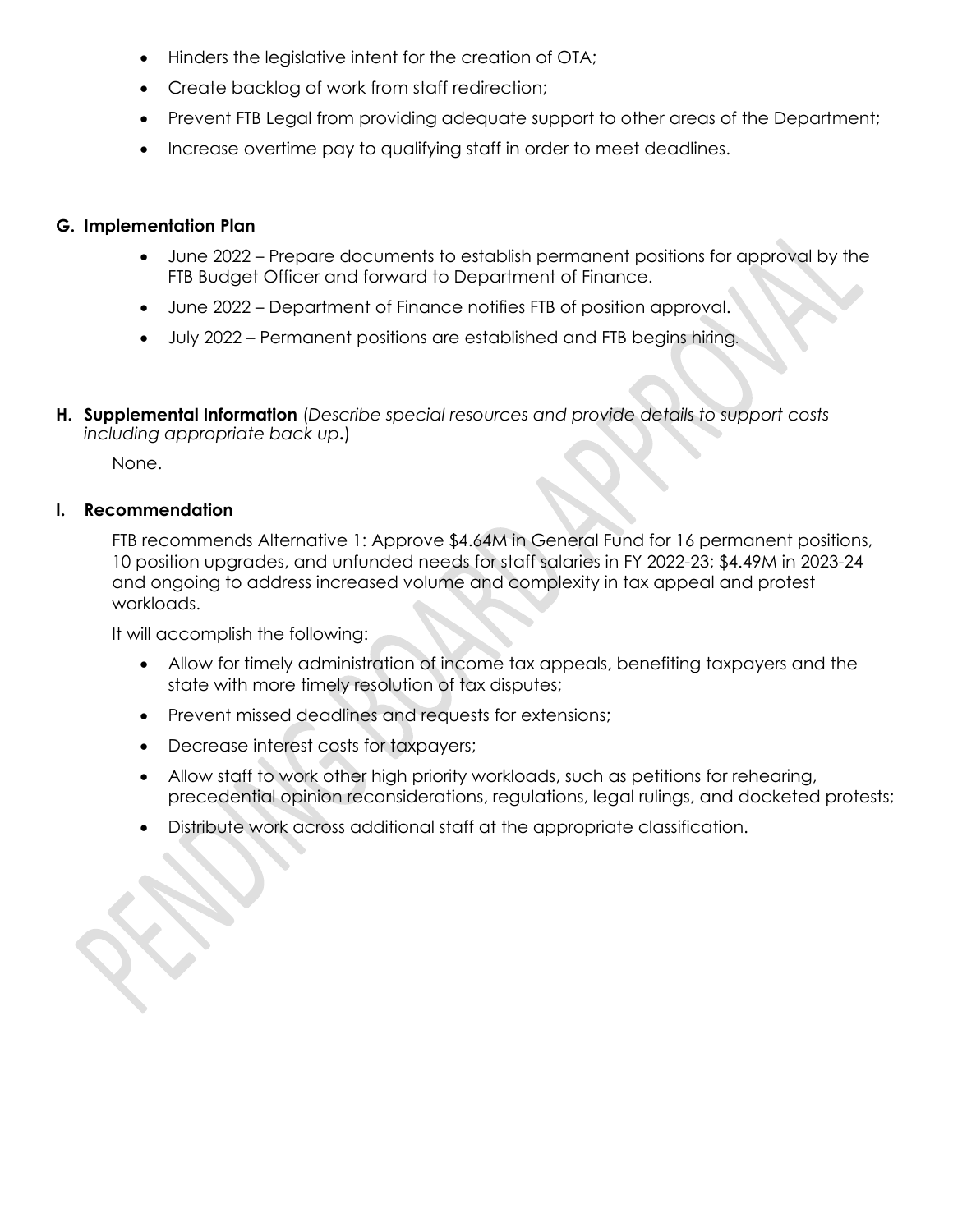# **BCP Fiscal Detail Sheet**

BCP Title:

BR Name:

Budget Request Summary

Personal Services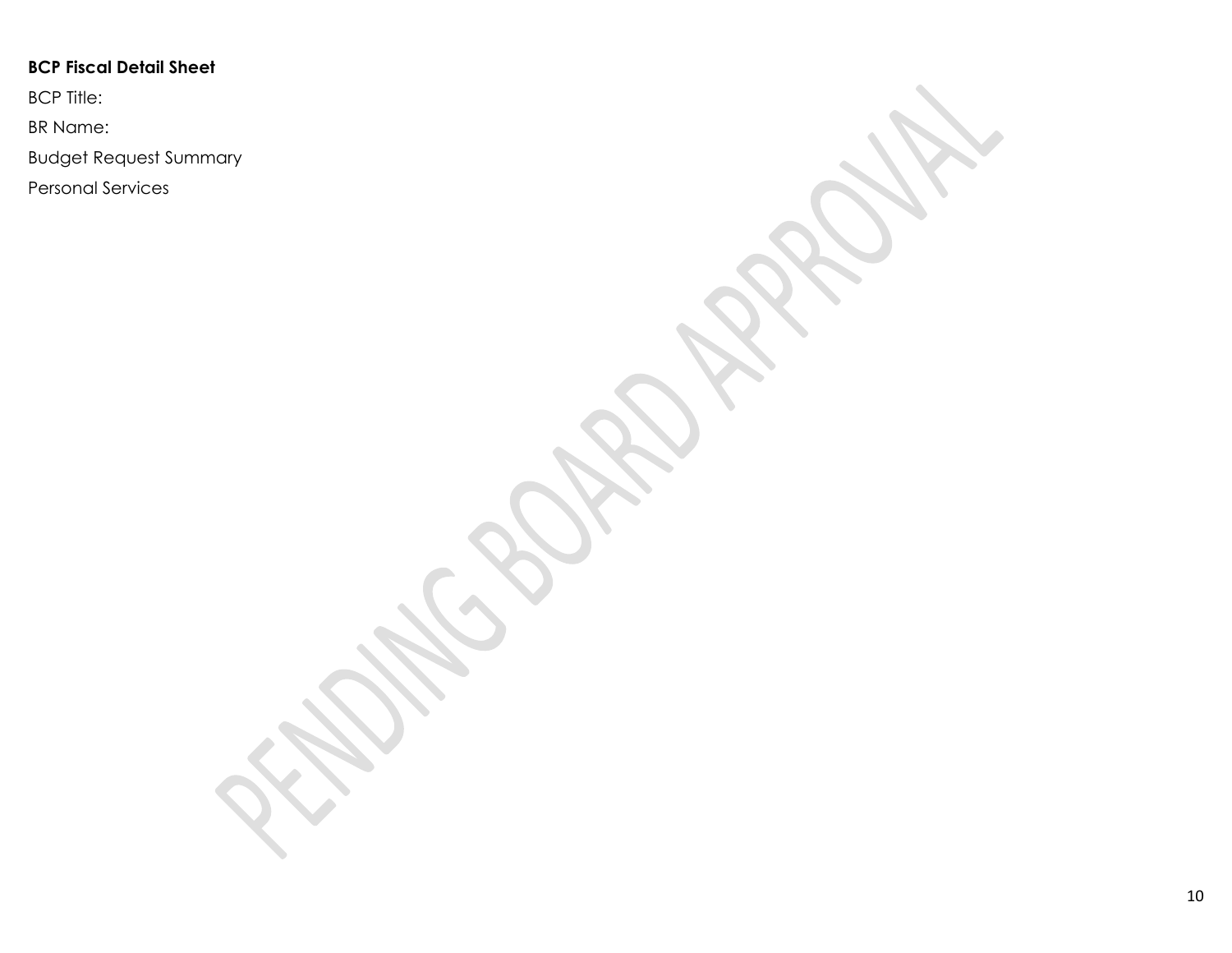#### 7730-032-BCP-2022-A1

|                                                         | $\overline{\text{cY}}$ | $\overline{BY}$ | $BY+1$      | $BY+2$         | $BY+3$      | $BY+4$         |
|---------------------------------------------------------|------------------------|-----------------|-------------|----------------|-------------|----------------|
| Positions                                               |                        |                 |             |                |             |                |
| Permanent                                               | 0.0                    | 16.0            | 16.0        | 16.0           | 16.0        | 16.0           |
| Temporary                                               | 0.0                    | 0.0             | 0.0         | 0.0            | 0.0         | 0.0            |
| Exempt                                                  | 0.0                    | 0.0             | 0.0         | 0.0            | 0.0         | 0.0            |
| Board                                                   | 0.0                    | 0.0             | 0.0         | 0.0            | 0.0         | 0.0            |
| <b>Total Positions</b>                                  | 0.0                    | 16.0            | 16.0        | 16.0           | 16.0        | 16.0           |
| <b>Salaries and Wages</b>                               |                        |                 |             |                |             |                |
| Earnings - Permanent                                    |                        | 2,167,000       | 2,167,000   | 2,167,000      | 2,167,000   | 2,167,000      |
| Earnings - Temporary                                    |                        |                 |             |                |             |                |
| Earnings - Statutory/Exempt                             |                        |                 |             |                |             |                |
| Overtime, Holiday, Other                                |                        | 1,130,000       | 1,130,000   | 1,130,000      | 1,130,000   | 1,130,000      |
| <b>Total Salaries and Wages</b>                         | \$0                    | \$3,297,000     | \$3,297,000 | \$3,297,000    | \$3,297,000 | \$3,297,000    |
| <b>Staff Benefits</b>                                   |                        |                 |             |                |             |                |
| Dental Insurance                                        |                        | 9,000           | 9,000       | 9,000          | 9,000       | 9,000          |
| <b>Disability Leave</b>                                 |                        | 1,000           | 1,000       | 1,000          | 1,000       | 1,000          |
| <b>Health Insurance</b>                                 |                        | 241,000         | 241,000     | 241,000        | 241,000     | 241,000        |
| Life Insurance                                          |                        | n               |             | 0              |             | $\Omega$       |
| <b>Medicare Taxation</b>                                |                        | 48,000          | 48,000      | 48,000         | 48,000      | 48,000         |
| <b>OASDI</b>                                            |                        | 204,000         | 204,000     | 204,000        | 204,000     | 204,000        |
| Retirement                                              |                        | 633,000         | 633,000     | 633,000        | 633,000     | 633,000        |
| Unemployment Insurance                                  |                        |                 |             | 0              |             | $\overline{0}$ |
| <b>Vision Care</b>                                      |                        | 2,000           | 2,000       | 2,000          | 2,000       | 2,000          |
| Workers' Compensation                                   |                        | 10,000          | 10,000      | 10,000         | 10,000      | 10,000         |
| <b>Staff Benefits - Other</b>                           |                        | <sup>0</sup>    | U           | $\Omega$       |             | $\Omega$       |
| <b>Total Staff Benefits</b>                             |                        | 1,148,000       | 1,148,000   | 1,148,000      | 1,148,000   | 1,148,000      |
|                                                         |                        |                 |             |                |             |                |
|                                                         |                        |                 |             |                |             |                |
| <b>Total Personal Services</b>                          | \$0                    | \$4,445,000     | \$4,445,000 | \$4,445,000    | \$4,445,000 | \$4,445,000    |
| <b>Operating Expenses and Equipment</b>                 |                        |                 |             |                |             |                |
| <b>General Expense</b>                                  |                        | 40,000          | 11,000      | 11,000         | 11,000      | 11,000         |
| Printing                                                |                        |                 |             | $\Omega$       |             | $\Omega$       |
| Communications                                          |                        | 12,000          | 12,000      | 12,000         | 12,000      | 12,000         |
| Postage                                                 |                        |                 |             | 0              |             | $\overline{0}$ |
| Insurance                                               |                        |                 |             |                |             | 0              |
| Travel                                                  |                        |                 |             |                |             | 0              |
| Training                                                |                        |                 |             |                |             | $\mathbf 0$    |
| <b>Facilities Operations</b>                            |                        | 80,000          |             |                |             | 0              |
| Utilities                                               |                        |                 |             |                |             | 0              |
| Consulting and Professional Services                    |                        |                 |             |                |             | 0              |
| Departmental Services                                   |                        |                 |             |                |             | $\overline{0}$ |
| <b>Consolidated Data Centers</b>                        |                        |                 |             | 0              |             | 0              |
| Information Technology                                  |                        | 61,000          | 26,000      | 26,000         | 26,000      | 26,000         |
| Central Administrative Services                         |                        |                 |             |                |             | $\overline{0}$ |
| Office Equipment                                        |                        |                 |             |                |             | 0              |
| Other                                                   |                        |                 |             |                |             | 0<br>0         |
| Unclassified/Special Adjustment                         |                        |                 |             |                |             |                |
| <b>Total Operating Expenses and</b><br><b>Equipment</b> | \$0                    | \$193,000       | \$49,000    | \$49,000       | \$49,000    | \$49,000       |
|                                                         |                        |                 |             |                |             |                |
| <b>Total Budget Request</b>                             | \$0                    | \$4,638,000     | \$4,494,000 | \$4,494,000    | \$4,494,000 | \$4,494,000    |
|                                                         |                        |                 |             |                |             |                |
| <b>Fund Source - State Operations</b>                   |                        |                 |             |                |             |                |
| General Fund                                            |                        | 4,638,000       | 4,494,000   | 4,494,000      | 4,494,000   | 4,494,000      |
| Federal Funds                                           |                        |                 |             |                |             | $\overline{0}$ |
| Other/Special Funds                                     |                        |                 |             |                |             | $\Omega$       |
| Reimbursements                                          |                        |                 |             |                |             | 0              |
| <b>Total State Operations Expenditures</b>              | \$0                    | \$4,638,000     | \$4,494,000 | \$4,494,000    | \$4,494,000 | \$4,494,000    |
| Fund Source - Local Assistance                          |                        |                 |             |                |             |                |
| <b>General Fund</b>                                     |                        |                 |             | 0              |             | 0              |
| Federal Funds                                           |                        |                 |             | 0              |             | 0              |
| Other/Special Funds                                     |                        |                 |             | 0              |             | 0              |
| Reimbursements                                          |                        | 0               |             | $\overline{0}$ |             | 0              |
| <b>Total Local Assistance Expenditures</b>              | \$0                    | \$0             | \$0         | \$0            | \$0         | \$0            |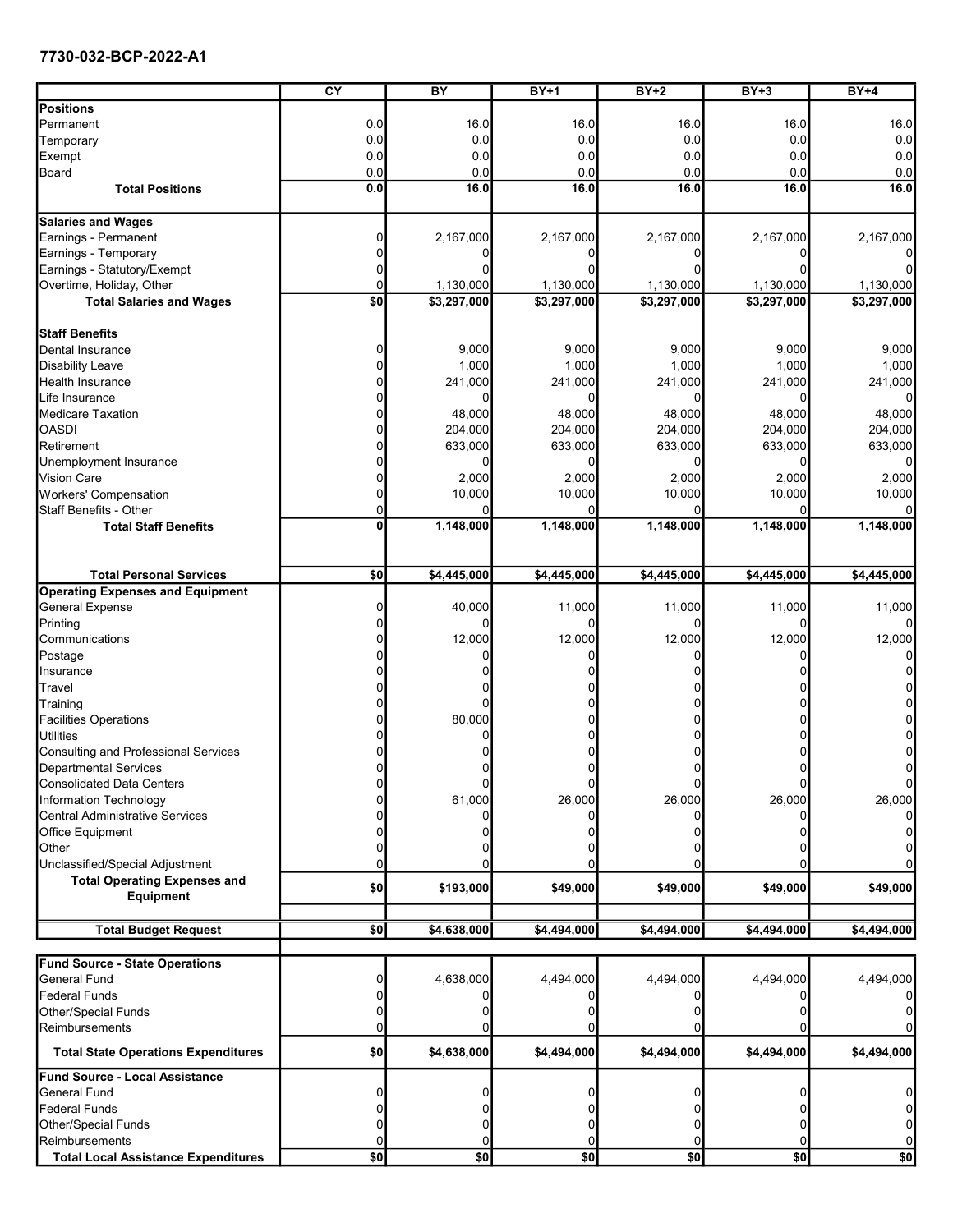# **2022-23 Legal Workload Growth Workload Measure Attachment I**

| <b>Tax Counsel</b>                                         | $ 2016-17 $              | $ 2017-18 $              | 2018-19                  | 2019-20                  | 2020-21                  | 2021-22                  | 2022-23 | $ 2023 - 24 $ | 2024-25 | 2025-26 | 2026-27 |
|------------------------------------------------------------|--------------------------|--------------------------|--------------------------|--------------------------|--------------------------|--------------------------|---------|---------------|---------|---------|---------|
| Cases Received (Volume)                                    | 818                      | 972                      | 1,062                    | 806                      | 984                      | 1,042                    | 1,042   | 1,042         | 1,042   | 1,042   | 1,042   |
| Avg Cases Prior to New Form<br>(Volume)                    | $\overline{\phantom{a}}$ | $\sim$                   | $\overline{\phantom{a}}$ | $-$                      | $\overline{\phantom{a}}$ | 878                      | 878     | 878           | 878     | 878     | 878     |
| Projected Increase in New Cases Due<br>to New Form         | $\overline{\phantom{a}}$ | $\sim$                   | $\overline{\phantom{a}}$ | $\sim$                   | $\overline{\phantom{a}}$ | 164                      | 164     | 164           | 164     | 164     | 164     |
| Average Hours/Case                                         | $\overline{\phantom{a}}$ | $\sim$                   |                          | $\sim$                   | $\overline{\phantom{a}}$ | 122                      | 122     | 122           | 122     | 122     | 122     |
| Additional Hours Need                                      | $\overline{\phantom{a}}$ | $\sim$                   | $\overline{\phantom{a}}$ |                          | $\overline{\phantom{a}}$ | 20,008                   | 20,008  | 20,008        | 20,008  | 20,008  | 20,008  |
| <b>Staff Services Analyst</b>                              | 2016-17                  | $ 2017-18 $              | 2018-19                  | 2019-20                  | 2020-21                  | 2021-22                  | 2022-23 | $ 2023 - 24 $ | 2024-25 | 2025-26 | 2026-27 |
| New Appeals Received (Volume) <sup>1</sup>                 | 818                      | 1,018                    | 1,133                    | 882                      | 1,059                    | 1,376                    | 1,376   | 1,376         | 1,376   | 1,376   | 1,376   |
| PIT Appeals Pre-work & Analysis<br>(Hours)                 | 833                      | 1,981                    | 2,081                    | 1,981                    | 2,081                    | 2,624                    | 2,498   | 2,498         | 2,498   | 2,498   | 2,498   |
| PIT Appeals Creation (Hours)                               | 555                      | 1,110                    | 1,388                    | 1,110                    | 1,328                    | 1,670                    | 1,665   | 1,665         | 1,665   | 1,665   | 1,665   |
| PIT Research & Analysis (Hours)                            | 185                      | 370                      | 463                      | 367                      | 413                      | 477                      | 555     | 555           | 555     | 555     | 555     |
| Special Projects (Hours)                                   | 93                       | 93                       | 93                       | 93                       | $\overline{\phantom{a}}$ | $\overline{\phantom{a}}$ | 278     | 278           | 278     | 278     | 278     |
| Corporate Appeals Back-up (Hours)                          | 185                      | $\overline{\phantom{a}}$ | 185                      | $\overline{\phantom{a}}$ | $\overline{\phantom{a}}$ |                          | 555     | 555           | 555     | 555     | 555     |
| <b>Legal Secretary</b>                                     |                          |                          |                          |                          |                          |                          |         |               |         |         |         |
| Appeal Cases Received (Volume) <sup>2</sup>                | 818                      | 972                      | 1,062                    | 806                      | 984                      | 1,042                    | 1,042   | 1,042         | 1,042   | 1,042   | 1,042   |
| Appeal Work (Hours)                                        | 4,163                    | 4,163                    | 4,625                    | 7,863                    | 7,863                    | 7,863                    | 7,863   | 7,863         | 7,863   | 7,863   | 7,863   |
| Scheduling Hearings & Conferences<br>(Hours)               | 925                      | 925                      | 925                      | 1,388                    | 1,388                    | 1,388                    | 1,388   | 1,388         | 1,388   | 1,388   | 1,388   |
| Document Preparation, Editing, &<br>Correspondence (Hours) | 1,388                    | 1,388                    | 925                      | 1,388                    | 1,388                    | 1,388                    | 1,388   | 1,388         | 1,388   | 1,388   | 1,388   |
| <b>Legal Analyst</b>                                       |                          |                          |                          |                          |                          |                          |         |               |         |         |         |
| Appeal Case Support (Volume) <sup>3</sup>                  | 409                      | 486                      | 531                      | 403                      | 492                      | 521                      | 521     | 521           | 521     | 521     | 521     |
| Dispute Management Appeals<br>$(Volume)^4$                 | 123                      | 146                      | 159                      | 121                      | 148                      | 156                      | 156     | 156           | 156     | 156     | 156     |
| Appeals Analysis, Resolution, &<br>Computation (Hours)     | 6,662                    | 6,766                    | 6,367                    | 6,088                    | 5,627                    | 8,013                    | 8,880   | 8,880         | 8,880   | 8,880   | 8,880   |
| General Research & Other Duties<br>(Hours)                 | 1,547                    | 1,997                    | 1,555                    | 1,226                    | 729                      | 1,373                    | 2,220   | 2,220         | 2,220   | 2,220   | 2,220   |

<sup>1</sup>Intakes all appeals from OTA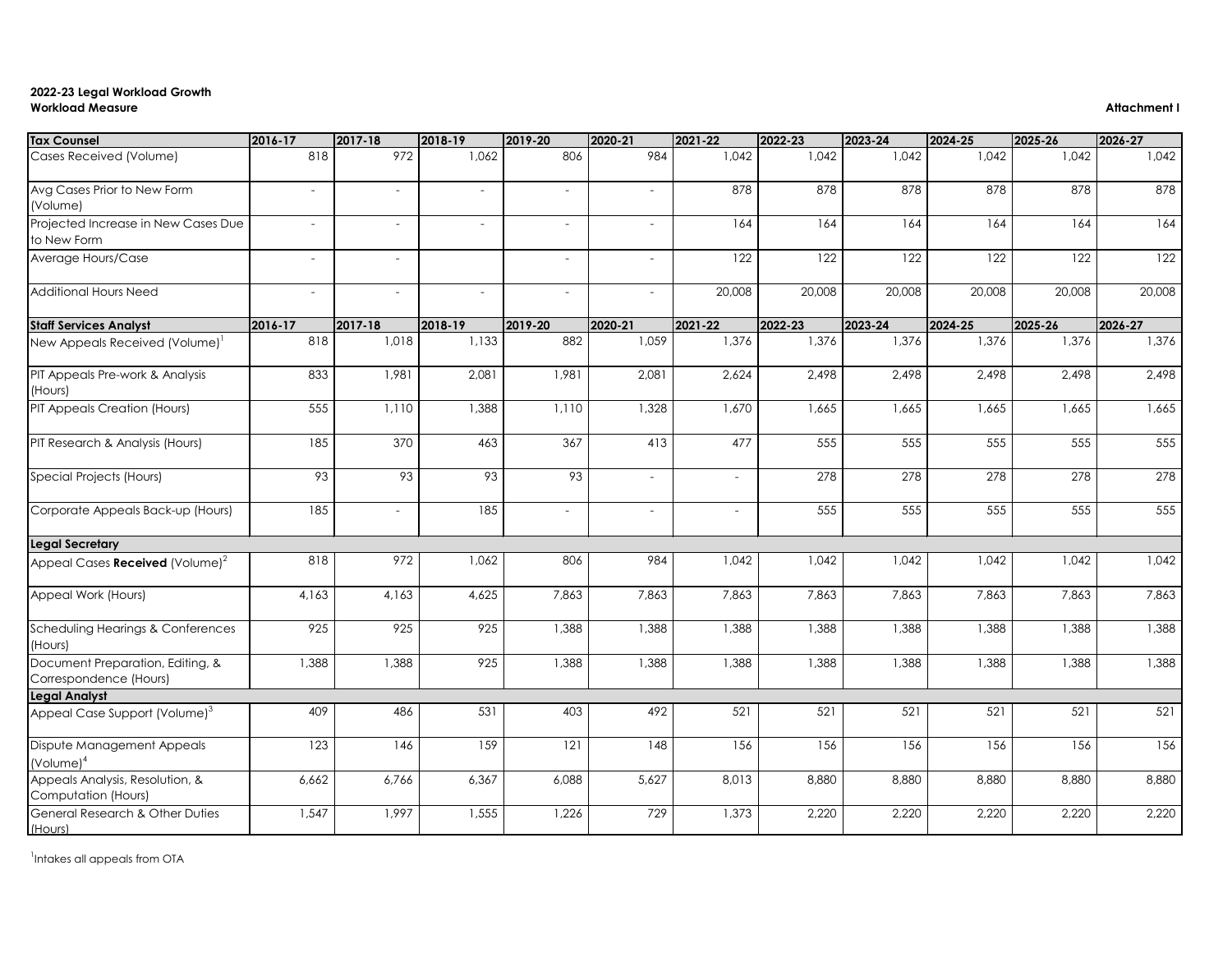$^{2}$ Receives workload from attorneys

 $^3$ Reflects a portion of the attorney cases - not additional incoming appeals

4 Assigned lowest complexity cases from intake desk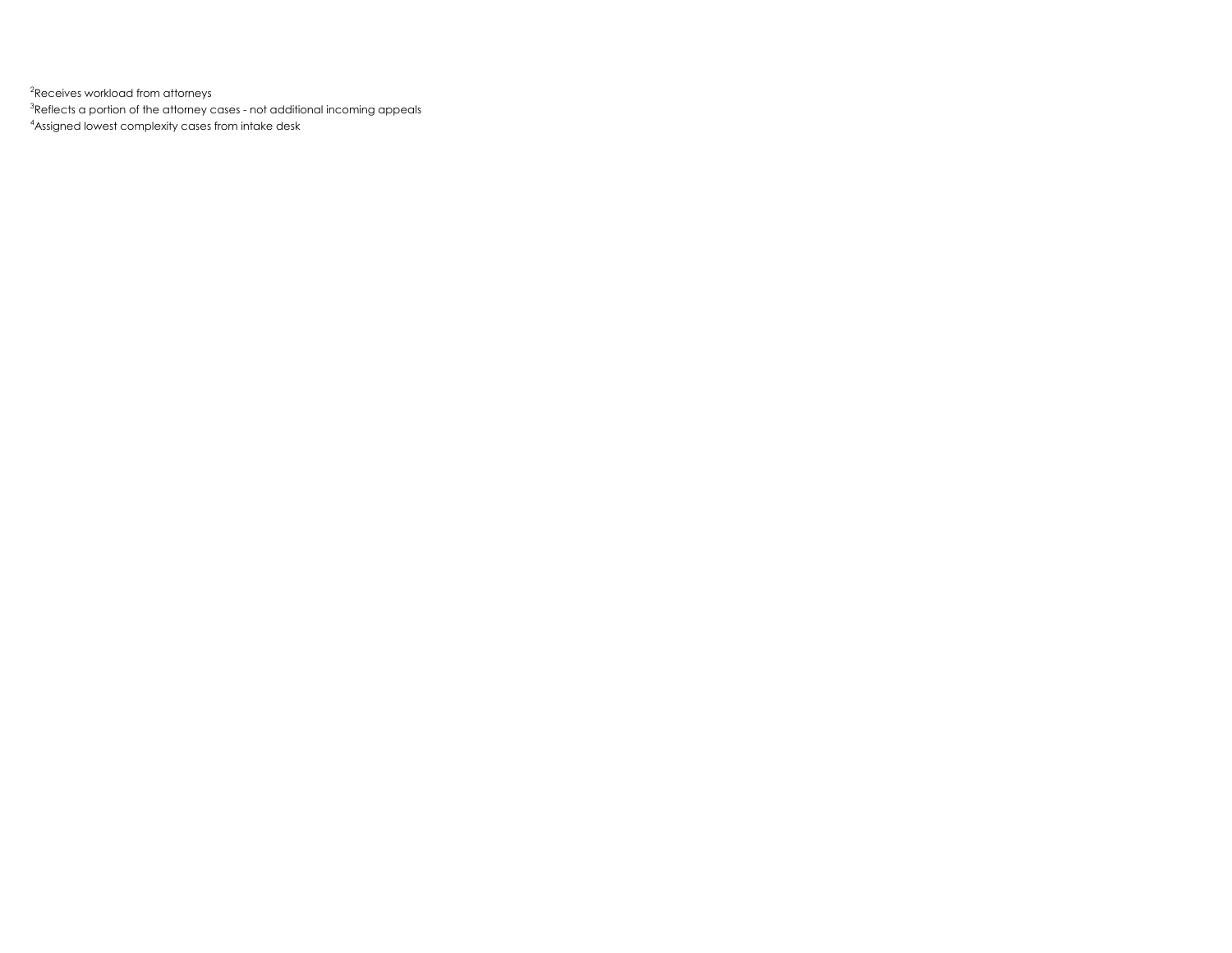# **2022-23 Legal Workload Growth Position Metrics Attachment II**

| <b>Section Title</b>  | <b>Classification</b>          | <b>Resource Type</b> | <b>Duration</b> | <b>Effective</b><br><b>Date</b> | <b>Tasks (workloads)</b>                                                                                                                                                                                                                                                                                                                                                                                                                                                                                                                                                                                                                                                                                                                                                                                                                                             | <b>Total Hours</b> | <b>New Positions</b><br><b>Requested</b> | <b>Risks/Impacts</b><br>(if position(s) not approved)                                                                                                                                                                                                                                                                                                                                                                                                                                                                                                                                           |
|-----------------------|--------------------------------|----------------------|-----------------|---------------------------------|----------------------------------------------------------------------------------------------------------------------------------------------------------------------------------------------------------------------------------------------------------------------------------------------------------------------------------------------------------------------------------------------------------------------------------------------------------------------------------------------------------------------------------------------------------------------------------------------------------------------------------------------------------------------------------------------------------------------------------------------------------------------------------------------------------------------------------------------------------------------|--------------------|------------------------------------------|-------------------------------------------------------------------------------------------------------------------------------------------------------------------------------------------------------------------------------------------------------------------------------------------------------------------------------------------------------------------------------------------------------------------------------------------------------------------------------------------------------------------------------------------------------------------------------------------------|
| <b>Legal Division</b> | <b>Assistant Chief Counsel</b> | Permanent            | Ongoing         |                                 | 07/01/2022 The Assistant Chief Counsel is the Bureau Director and<br>is required to:<br>• Organize and direct the activities of the staff in the<br>Bureau to ensure consistent application of the law in<br>protests and appeals before the Office of Tax<br><b>Appeals</b><br>• Advises legal staff and senior management and<br>helps to formulate policies consistent with the tax laws<br>administered by the bureau<br>• Advises programs throughout the Department to<br>ensure consistent application of the law<br>• Proactively considers regulations and legislation that<br>may benefit the programs administered by the<br>Department                                                                                                                                                                                                                   | 1,850              |                                          | . Large ratio of attorneys to manager<br>(Assistant Chief Counsel) will create a<br>span of control concern and will impact<br>the manger's ability to train and develop<br>new attorneys<br>$\mathord{\hspace{1pt}\text{I}}\mathord{\hspace{1pt}\text{I}}$ . With the increased number and<br>complexity of appeals, there will be less<br>review, resulting in inconsistent positions<br>on appeal before the Office of Tax<br>Appeals, impacting the programs<br>administered by the Department<br>• Programs either not following the law<br>or taking inconsistent positions on the<br>law |
| <b>Legal Division</b> | <b>Tax Counsel IV</b>          | Permanent            | Ongoing         |                                 | 07/01/2022 The Tax Counsel IV position is a senior attorney level<br>position required to:<br>• Independently represent the Franchise Tax Board in<br>hearings for the most complex cases of precedential<br>significance<br>• Determine how the appeal strategy, including<br>developing facts, interpreting & applying the law,<br>and drafting appellate briefs<br>• Lead teams addressing technical interpretations of<br>tax law & implementation of new laws<br>• Develop legislative proposals, manage regulation<br>efforts, draft formal legal guidance, & advise<br>department executive management<br>• Provide support in analyzing, drafting, & presenting<br>pleadings, briefing, & arguments to the Office of the<br>Attorney General at trial in Superior Court<br>• Review & approve work of subordinate Tax<br>Counsels on areas of specialization | 3,700              | $\overline{2}$                           | • Other senior attorneys will perform<br>more Lead Attorney reviews and<br>mentorship which delays administration<br>of docketed protests and/or settlements<br>• Delayed collection of tax revenue for<br>the state                                                                                                                                                                                                                                                                                                                                                                            |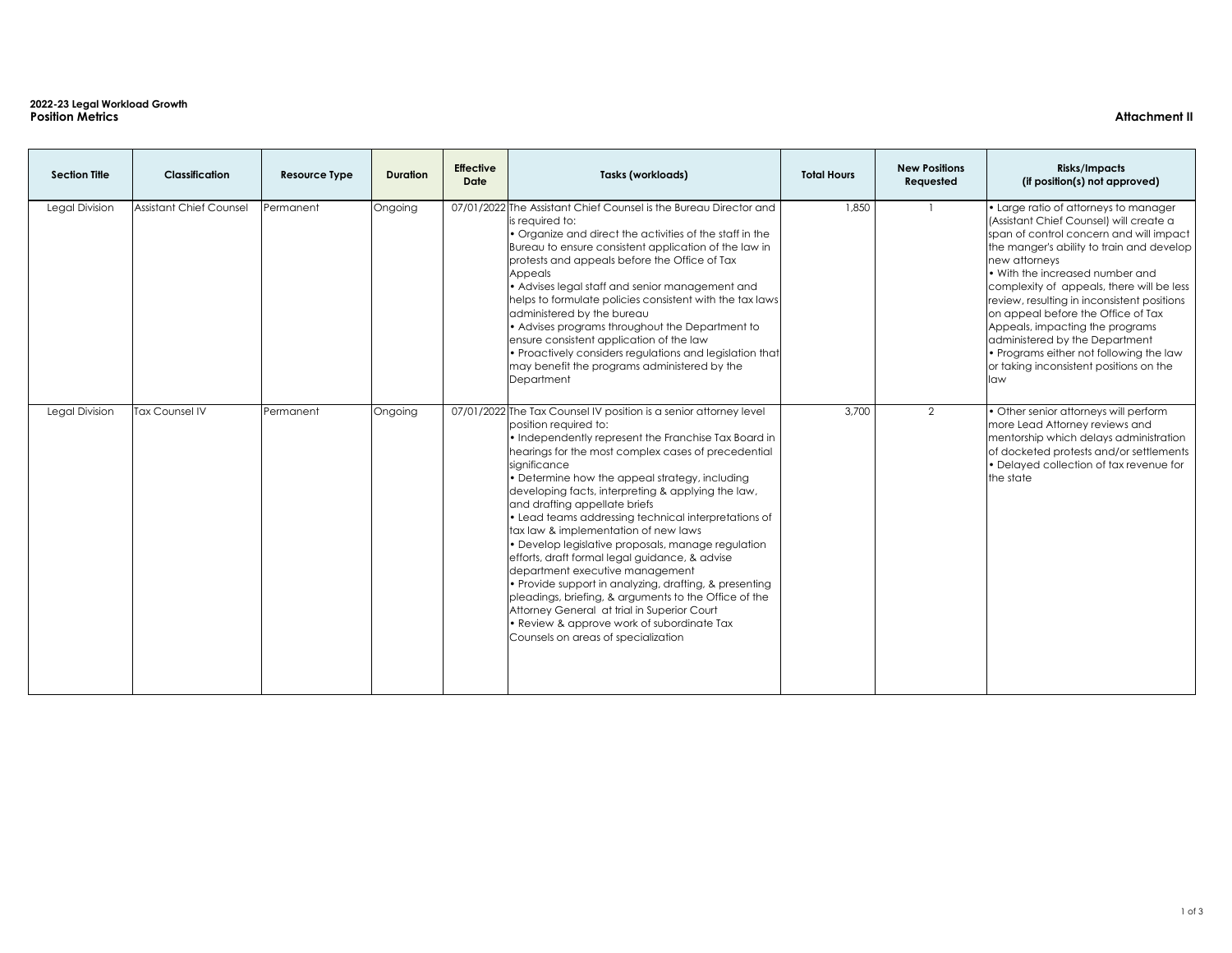# **2022-23 Legal Workload Growth Position Metrics Attachment II**

| <b>Section Title</b>  | <b>Classification</b>  | <b>Resource Type</b> | <b>Duration</b> | <b>Effective</b><br><b>Date</b> | <b>Tasks (workloads)</b>                                                                                                                                                                                                                                                                                                                                                                                                                                                                                                                  | <b>Total Hours</b> | <b>New Positions</b><br><b>Requested</b> | <b>Risks/Impacts</b><br>(if position(s) not approved)                                                                                                                                                                                                                                  |
|-----------------------|------------------------|----------------------|-----------------|---------------------------------|-------------------------------------------------------------------------------------------------------------------------------------------------------------------------------------------------------------------------------------------------------------------------------------------------------------------------------------------------------------------------------------------------------------------------------------------------------------------------------------------------------------------------------------------|--------------------|------------------------------------------|----------------------------------------------------------------------------------------------------------------------------------------------------------------------------------------------------------------------------------------------------------------------------------------|
| <b>Legal Division</b> | <b>Tax Counsel III</b> | Permanent            | Ongoing         |                                 | 07/01/2022 The Tax Counsel III position is a journeyman level<br>attorney position required to:<br>• Analyze, draft, & argue complex tax cases in<br>administrative appeal hearings before the Office of<br>Tax Appeals<br>• Act as lead technical counsel in numerous areas of<br>tax law<br>• Provide assistance in analyzing, drafting, &<br>presenting pleadings, briefing, & arguments to the<br>Office of Attorney General at trial in Superior Court<br>• Review work of subordinate staff attorneys on areas<br>of specialization | 9,250              | 5 <sup>5</sup>                           | • Delayed administration of cases<br>Senior Tax Counsels will increase time<br>working OTA appellate workloads with<br>hard deadlines which decreases annual<br>closure rates of protests &/or settlement<br><i>I</i> matters<br>• Delayed collection of tax revenue for<br>the state  |
| <b>Legal Division</b> | <b>Tax Counsel</b>     | Permanent            | Ongoing         |                                 | 07/01/2022 The Tax Counsel is an entry level attorney position<br>required to:<br>• Provide technical counsel of tax law for specific<br>provisions of the California Revenue and Taxation<br>Code<br>• Analyze, draft, & argue less complex tax appeal<br>cases in hearings before the Office of Tax Appeals<br>• Act as hearing officer in docketed protests                                                                                                                                                                            | 5,550              | 3                                        | • Delayed administration of cases<br>• Senior Tax Counsels will increase time<br>working OTA appellate workloads with<br>hard deadlines which decreases annual<br>closure rates of protests &/or settlement<br><b>Imatters</b><br>• Delayed collection of tax revenue for<br>the state |
| <b>Legal Division</b> | Legal Analyst          | Permanent            | Ongoing         |                                 | 07/01/2022 The Legal Analyst position is required to:<br>• Provide case analysis & legal research<br>• Write briefs & recommendations for case resolution<br>• Draft stipulations, apply law summaries, analyze<br>taxpayer accounts & federal tax information<br>• Prepare pro-forma tax returns using Turbo Tax &<br>resolve complex account problems                                                                                                                                                                                   | 1,850              |                                          | • Delayed administration of cases<br>Senior Tax Counsels will increase time<br>working OTA appellate workloads with<br>hard deadlines which decreases annual<br>closure rates of protests &/or settlement<br><b>Imatters</b><br>• Delayed collection of tax revenue for<br>the state   |
| <b>Legal Division</b> | Legal Secretary        | Permanent            | Ongoing         |                                 | 07/01/2022 The Legal Secretary position is required to:<br>• Assist attorneys with preparing & processing of<br>Office of Tax Appeal briefs<br>• Prepare case correspondence & confidential<br>settlement communications<br>• Provide case document proofreading & editing<br>• Schedule hearings, conferences & interested party<br>meetings                                                                                                                                                                                             | 3,700              | $\overline{2}$                           | • Other support staff will perform<br>secretary duties which cause delays with<br>mandatory filing deadlines                                                                                                                                                                           |